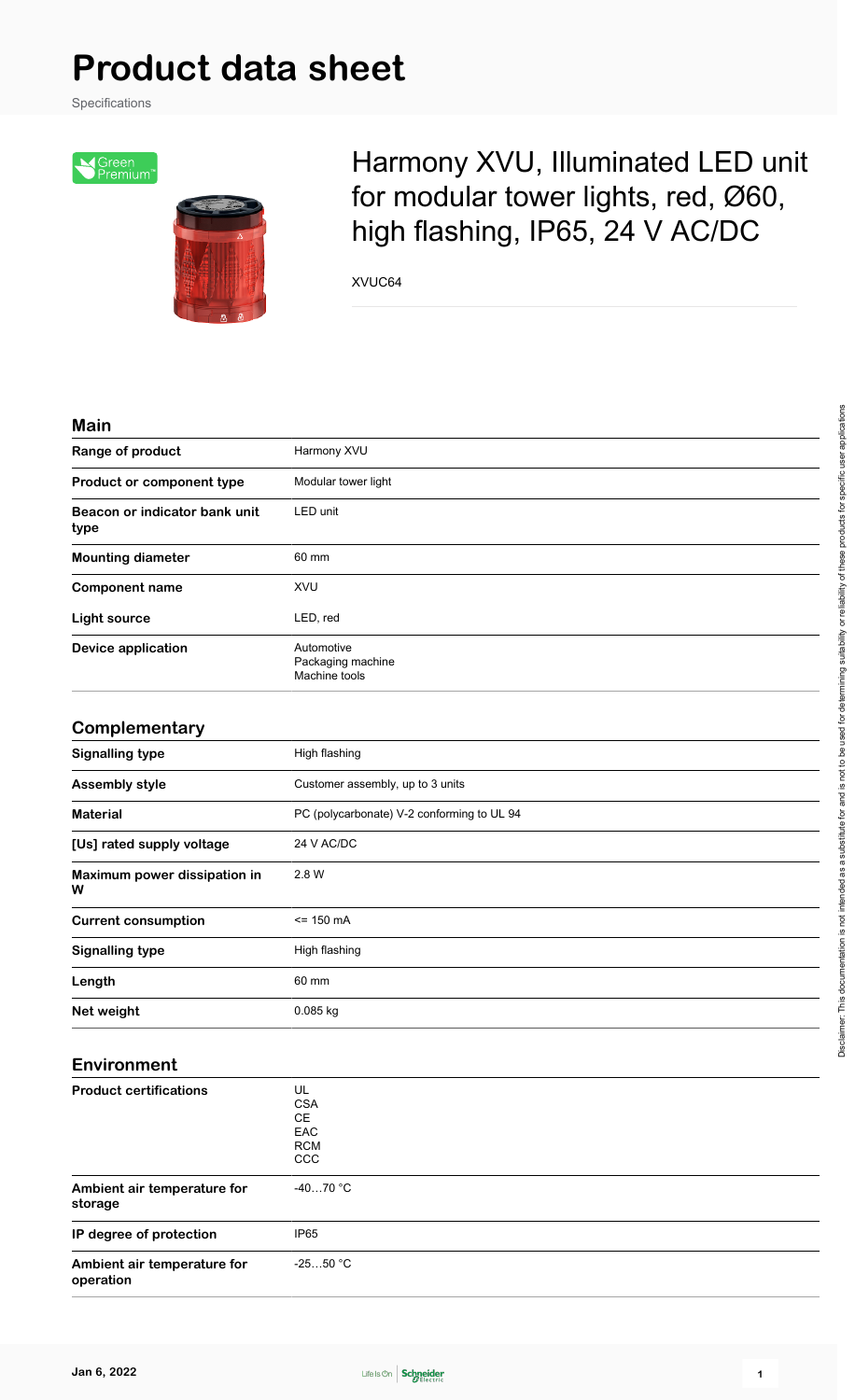| <b>Vibration resistance</b>       | $2$ gn                                                                                                                                                                                                                                                |
|-----------------------------------|-------------------------------------------------------------------------------------------------------------------------------------------------------------------------------------------------------------------------------------------------------|
| <b>Packing Units</b>              |                                                                                                                                                                                                                                                       |
| Package 1 Weight                  | 77.450 g                                                                                                                                                                                                                                              |
| Package 1 Height                  | 9.050 cm                                                                                                                                                                                                                                              |
| Package 1 width                   | 9.050 cm                                                                                                                                                                                                                                              |
| Package 1 Length                  | 13.400 cm                                                                                                                                                                                                                                             |
| <b>Offer Sustainability</b>       |                                                                                                                                                                                                                                                       |
| Sustainable offer status          | Green Premium product                                                                                                                                                                                                                                 |
| <b>REACh Regulation</b>           | <b>REACh Declaration</b>                                                                                                                                                                                                                              |
| <b>EU RoHS Directive</b>          | Pro-active compliance (Product out of EU RoHS legal scope)<br><b>EU RoHS Declaration</b>                                                                                                                                                              |
| Mercury free                      | Yes                                                                                                                                                                                                                                                   |
| <b>RoHS exemption information</b> | Yes                                                                                                                                                                                                                                                   |
| <b>China RoHS Regulation</b>      | <b>China RoHS declaration</b>                                                                                                                                                                                                                         |
| <b>Environmental Disclosure</b>   | <b>Product Environmental Profile</b>                                                                                                                                                                                                                  |
| <b>Circularity Profile</b>        | <b>End of Life Information</b>                                                                                                                                                                                                                        |
| <b>WEEE</b>                       | The product must be disposed on European Union markets following specific waste collection and<br>never end up in rubbish bins                                                                                                                        |
| California proposition 65         | WARNING: This product can expose you to chemicals including: Lead and lead compounds, which<br>is known to the State of California to cause cancer and birth defects or other reproductive harm. For<br>more information go to www.P65Warnings.ca.gov |